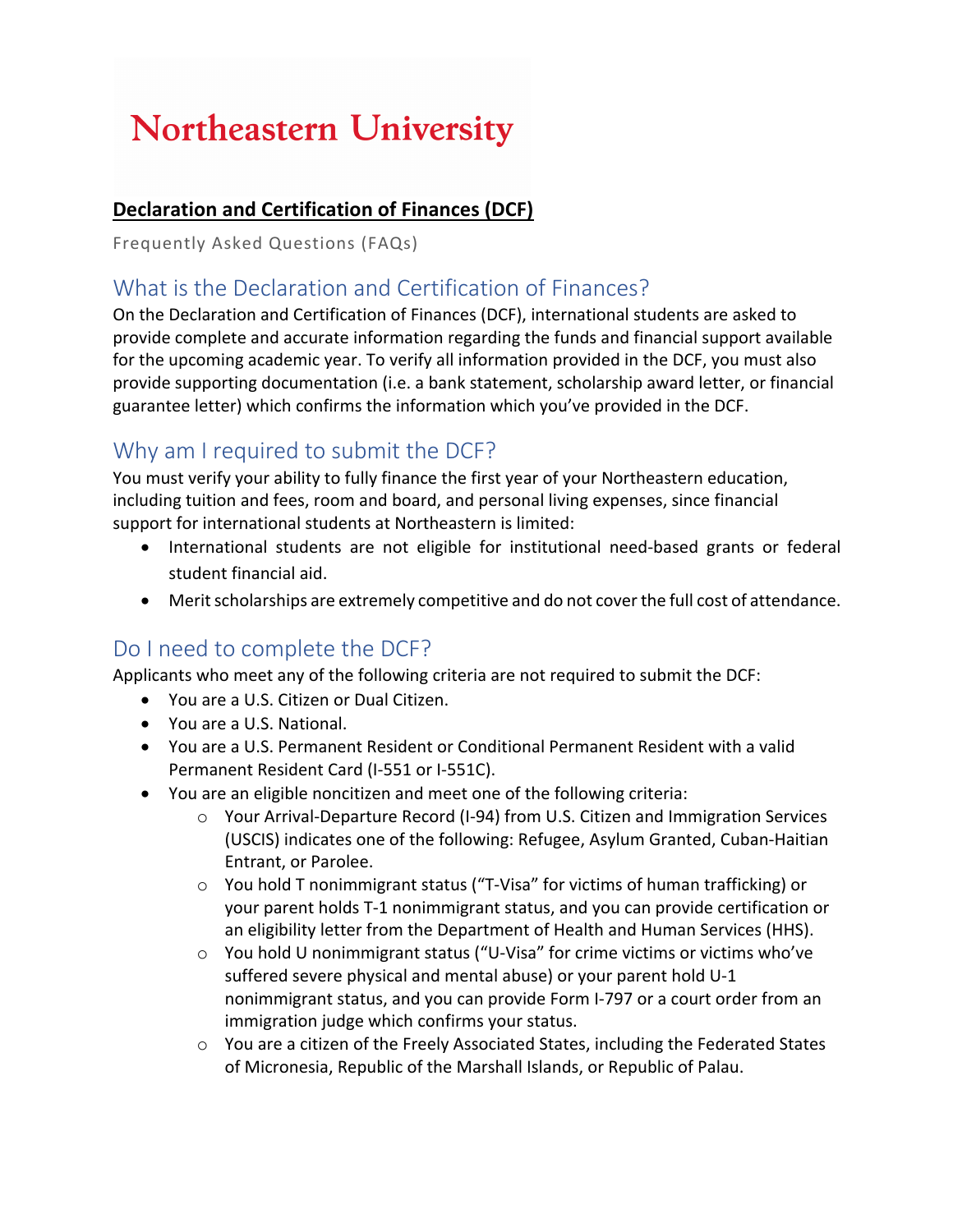# **Northeastern University**

### Is Northeastern need-blind or need-aware?

Undergraduate admission to Northeastern is need-aware for all international students, which means your financial need and your ability to cover Northeastern's educational costs (including tuition and fees, room and board, and personal living expenses) will be considered by the Admissions Committee when your application is being evaluated.

### Are international students eligible for merit scholarships?

Yes. All applicants regardless of citizenship are eligible for merit scholarships. No additional application is required as your application for admission also serves as your scholarship application. Merit scholarships are extremely competitive awards, however, and given to the top 10-15% of the applicant pool. Awards range from \$10,000 to \$28,000 and do not cover the full cost of attendance.

### Are international students eligible for financial aid?

No. Since financial aid at Northeastern is tied to federal funding, international students are not eligible for financial aid, which includes both institutional need-based grants and federal student financial aid.

# I am an international student living in the United States and I do not require an F-1 student visa to study at Northeastern. Do I need to complete the DCF?

- Yes. Since financial support is limited for international students at Northeastern, you must verify your ability to fully finance your Northeastern education and cover your educational costs.
- You are required to submit the DCF, to complete your application for admission to Northeastern, if you hold any of the following visa types: A, B, C, D, E, F, G, H, I, J, K, L, M, N, NATO, O, P, Q, R, S, TD, TN, V, or W.
- If you are admitted and require an F-1 student, you will be contacted by the Office of Global Services (OGS) once you submit your enrollment deposit. Additional financial documentation must be submitted to Northeastern when you request your certificate of eligibility (Form I-20). With your I-20, you cannot apply for your F-1 student visa.

# I submitted my application for permanent resident status, but my case is pending. Do I need to complete the DCF?

Yes. Unless you've received permanent resident status and possess a valid Permanent Resident Card (I-551 or I-551C), you must submit the DCF. Once you receive your permanent resident status, contact the Office of Undergraduate Admissions at admissions@northeastern.edu to update your status.